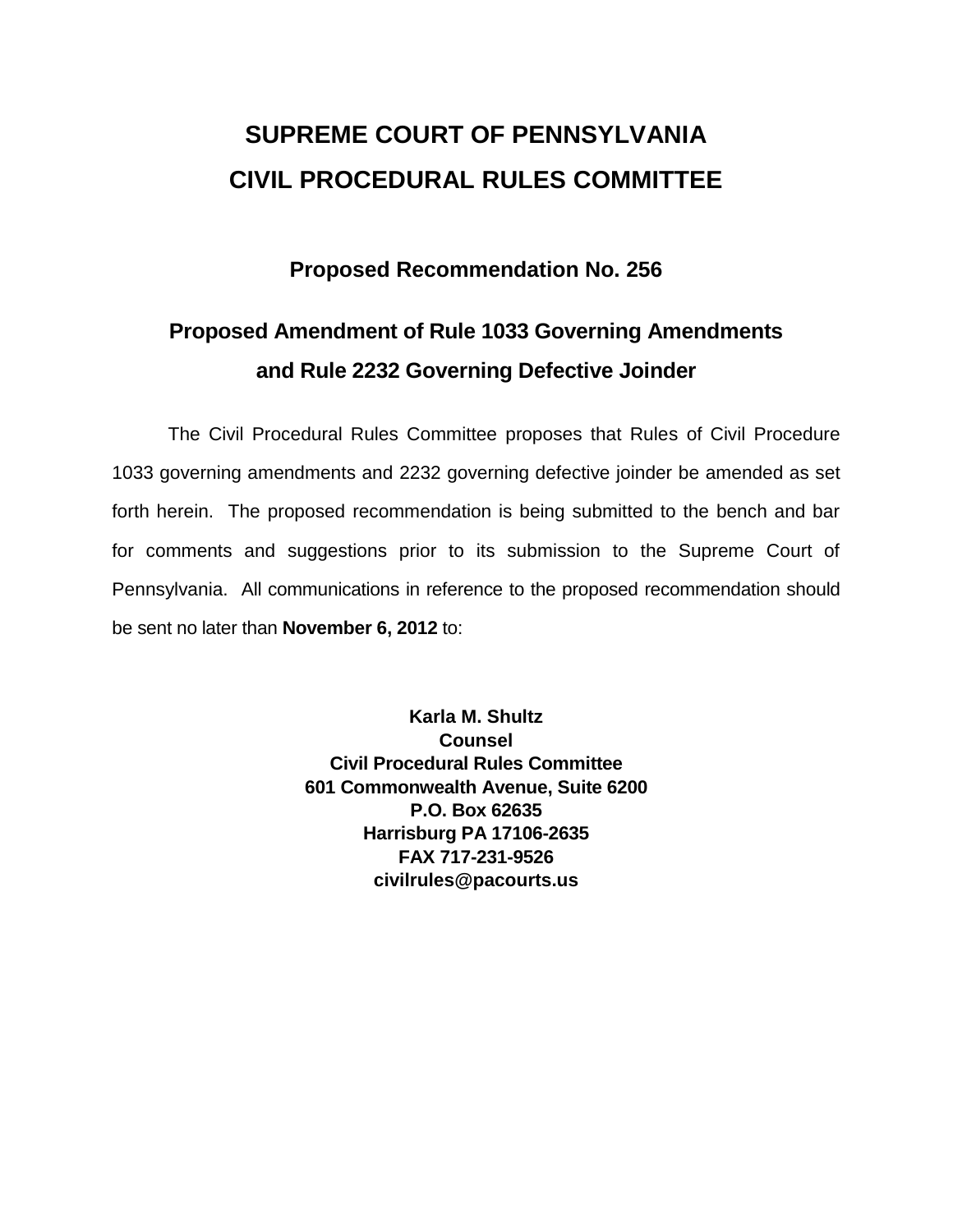#### **Rule 1033. Amendment**

**(a)** A party, either by filed consent of the adverse party or by leave of court, may at any time change the form of action, **change a party against whom a claim is asserted, add a person as a party,** correct the name of a party**,** or **otherwise** amend **[his] the** pleading. The amended pleading may aver transactions or occurrences which have happened before or after the filing of the original pleading, even though they give rise to a new cause of action or defense. An amendment may be made to conform the pleading to the evidence offered or admitted.

**(b) An amendment changing the party against whom a claim is asserted relates back to the date of the commencement of the action if, within ninety days after the period provided by law for commencing the action, the party to be brought in by the amendment has received notice of the institution of the action such that it will not be prejudiced in maintaining a defense on the merits and the party knew or should have known that the action would have been brought against the party but for a mistake concerning the identity of the proper party.**

> **Note: Notice shall include informal knowledge of the action and is not limited to the service of original process.**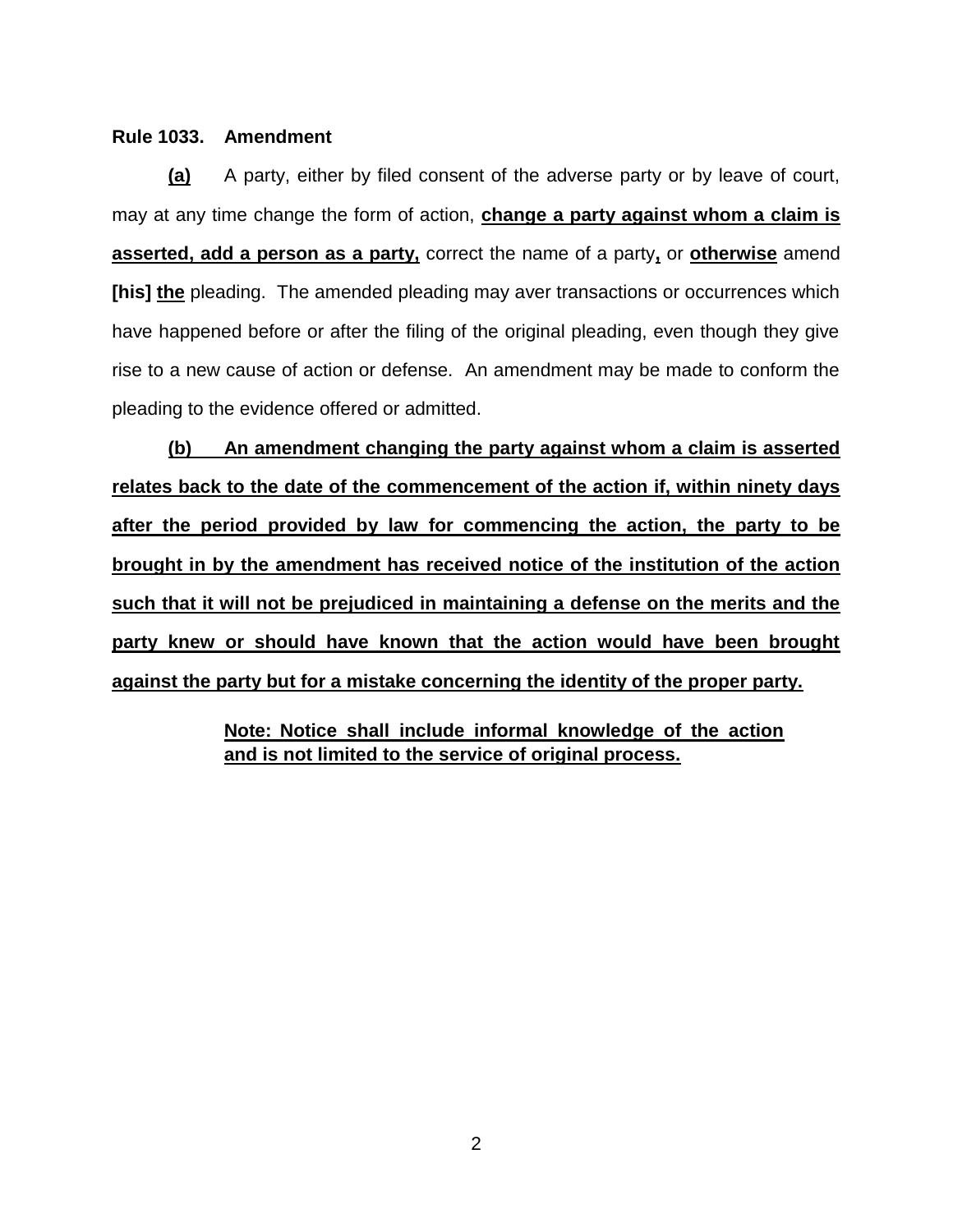#### **Rule 2232. Defective Joinder. Change of Parties**

(a) The cause of action of a person required to join in an action as a party plaintiff by Rule 2228 shall be barred by failing to join therein if the defendant has given such person such notice of the pendency of the action as the court by local rule or special order shall direct.

(b) **[Joinder of unnecessary parties is not ground for dismissal of an action. After notice to all other parties, a party may be dropped by order of the court whenever the party has been misjoined or no claim for relief is asserted against the party in the action by any other party.] Rescinded.**

(c) At any stage of an action, the court may order the joinder of any additional person who could have joined or who could have been joined in the action and may stay all proceedings until such person has been joined. The court in its discretion may proceed in the action although such person has not been made a party if jurisdiction over the person cannot be obtained and the person is not an indispensable party to the action.

(d) When a plaintiff joins two or more defendants and the evidence does not justify a recovery against all of them, the court shall enter a nonsuit or direct a verdict in favor of any defendant not shown to be liable either jointly, severally or separately, and the action shall continue and determine which of the remaining defendants are jointly, severally or separately liable with the same effect as though the defendants found to be liable were the only ones joined. As in other cases the court may enter judgment notwithstanding the verdict in favor of or against any of such defendants.

(e) In any action to enforce a joint liability, the entry of a judgment against one or more of the defendants shall not bar recovery in the same action against the other

3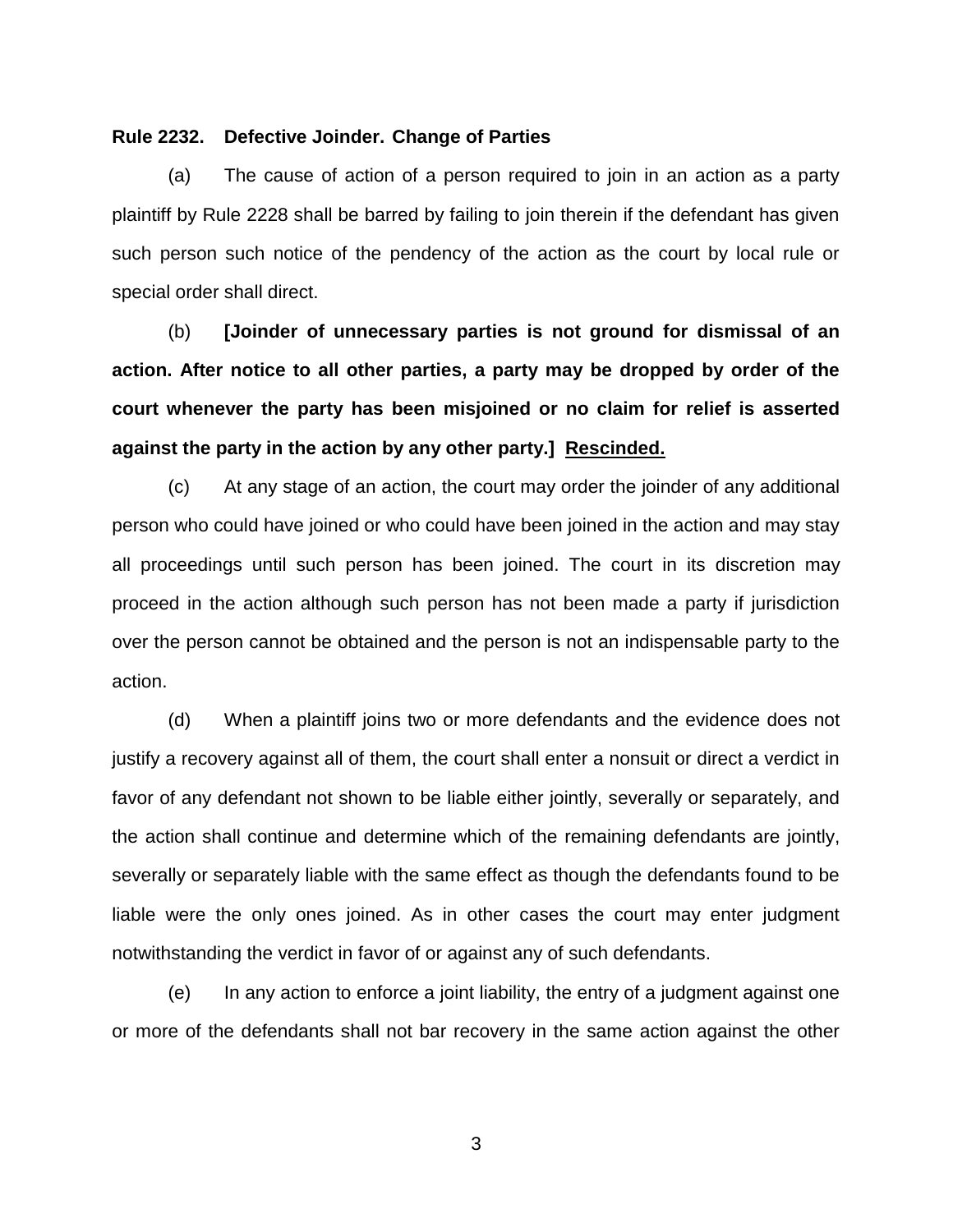defendants or bar recovery in a separate action against the defendants named in the first action but not served.

(f) In any action to enforce a joint and several liability, the entry of a judgment against one or more of the defendants shall not bar recovery against the other defendants in the same or separate actions or bar recovery in a separate action against any other person jointly and severally liable with the defendants.

(g) In a separate action instituted under the authority or subdivision (e) or (f) of this rule, the person against whom a judgment has been previously entered shall not again be joined as a party.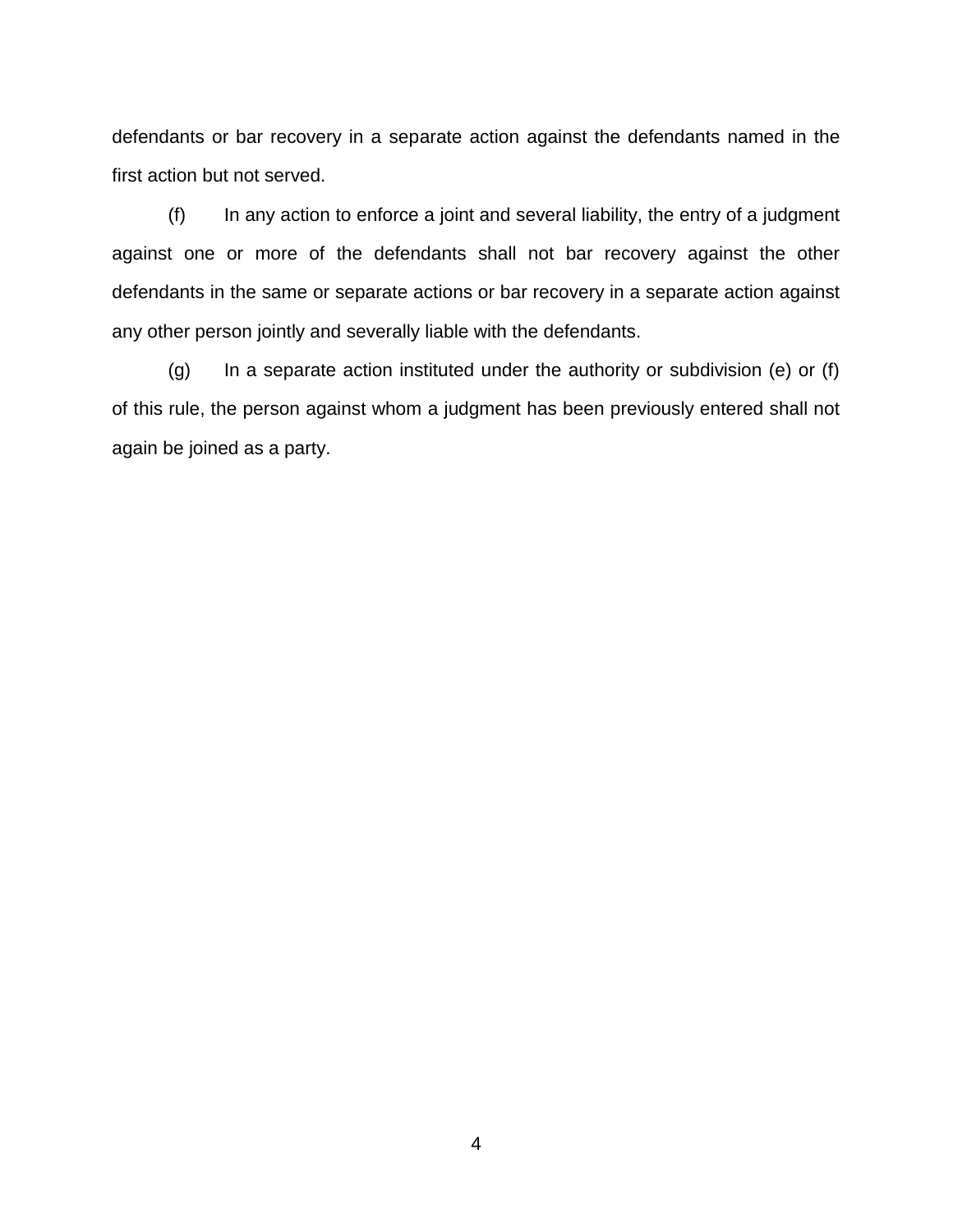#### **Explanatory Comment**

The Civil Procedural Rules Committee is proposing the amendment of the Rule 1033 and the rescission of subdivision (b) of Rule 2232.

I.

Currently, the Rules of Civil Procedure and case law do not permit an amendment changing the party against whom a claim is asserted to relate back without a showing of concealment when the statute of limitations has expired. Rule 1033 is being amended to expressly permit amendments changing the party against whom a claim is asserted to provide for such amendments to relate back to the date of the commencement of the action if within ninety days after the period provided by law for commencing the action, the party to be brought in by the amendment has received notice of the commencement of the action such that it will not be prejudiced in obtaining a defense on the merits, and the party knew or should have known that the action would have been brought against the party but for a mistake concerning the identity of the proper party.

Consider the following example: An accident occurs on March 30, 2010. A complaint is filed on March 26, 2012 and service is made on April 16, 2012. The complaint mistakenly identifies the driver who allegedly caused the accident as Robert Young of 2012 Fifth Avenue. However, the actual driver is Richard Young, who is Robert Young's eighteen-year-old son and resides with him at 2012 Fifth Avenue. As a result of the service of the complaint, Richard Young is aware of the action, that he should have been named as the defendant, and that the complaint mistakenly identifies his father as the driver.

Under the current Pennsylvania Rules of Civil Procedure and case law, the statute of limitations would bar a court from permitting the plaintiff to file an amended

5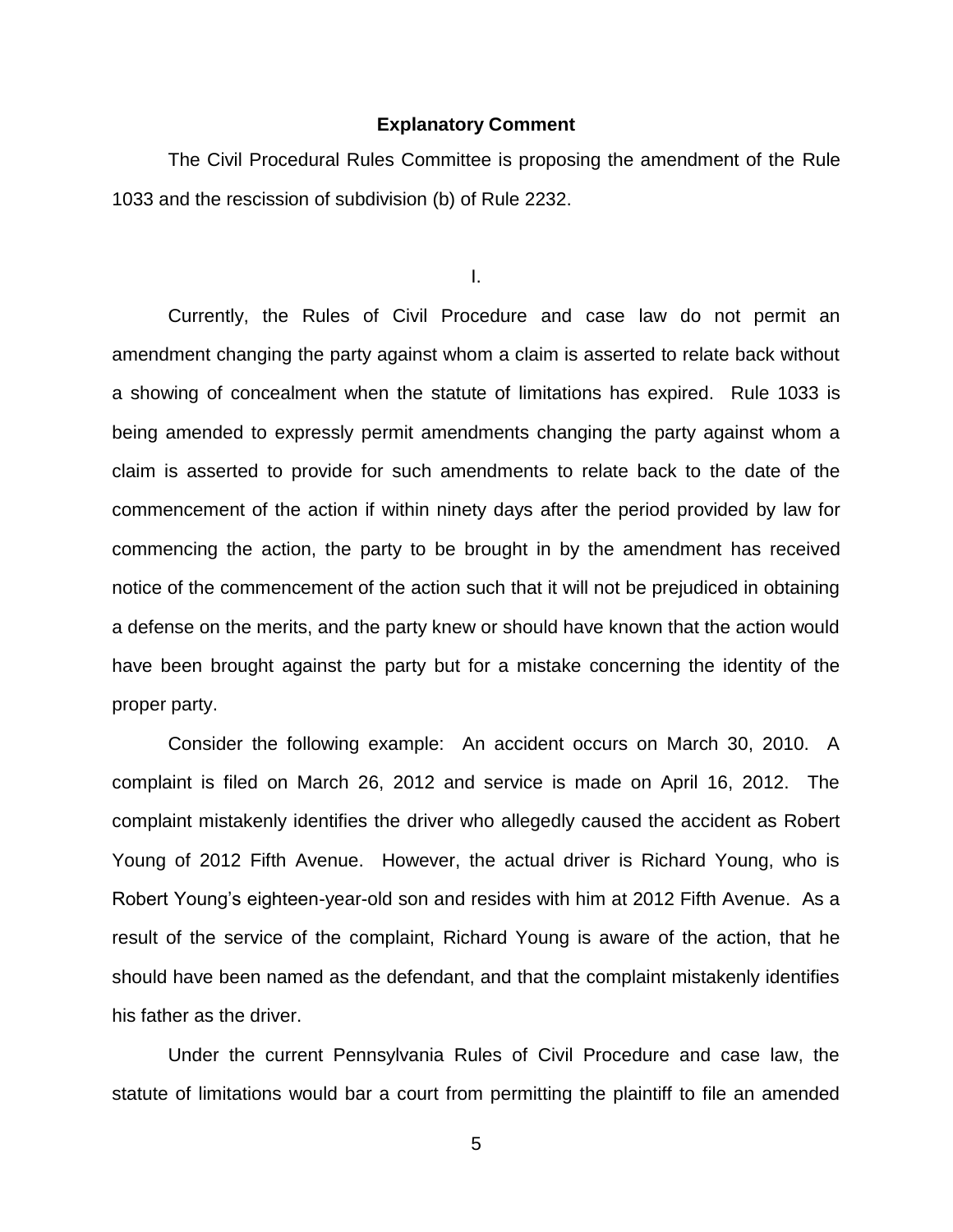complaint changing the party against whom the plaintiff asserted his personal injury claim. The proposed amendments to Rule 1033 would permit the plaintiff to amend the complaint to change the party to Richard Young because within ninety days after the expiration of the statute of limitations, he received notice of the commencement of the action such that he will not be prejudiced in maintaining a defense on the merits and he knew that but for a mistake on the part of the defendant, the action would have been brought against Richard.

The Federal Rules of Civil Procedure and a majority of states have rules of procedure governing the relation back of amendments, which are similar to those in this proposed recommendation. The Committee unanimously favors the promulgation of this proposed amendment because the interests of justice are served by a rule of civil procedure permitting a party to correct a complaint that mistakenly names the wrong party when there is no prejudice to the party brought in by the amendment.

II.

Rule 1033 is being amended to specifically state that an amendment may add a person as a party. It is the practice of litigants and trial courts to refer to Rule 1033 when a party seeks to amend a pleading to add another party. The purpose of this amendment is to eliminate any uncertainty as to whether a motion to amend a pleading to add an additional party is governed by Rule 1033. There is no conflict between this proposed amendment and Rule 2232(c) because the latter addresses the question of when a court may order the joinder of any additional person.

6